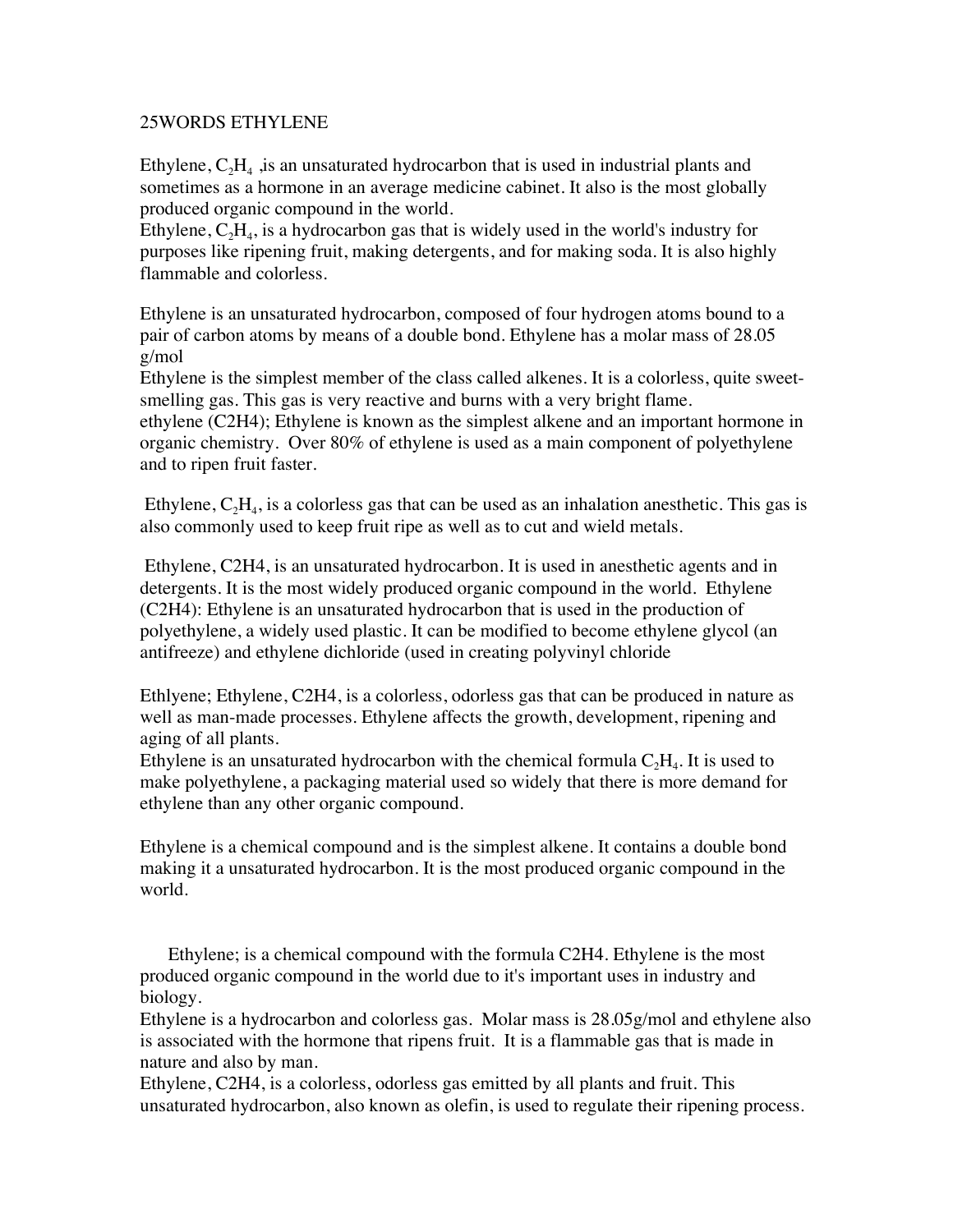Ethylene is an unsaturated hydrocarbon, composed of four hydrogen atoms bound to a pair of carbon atoms by means of a double bond. Ethylene has a molar mass of 28.05 g/mol

Ethylene; Ethylene, C2H4. Ethylene is a chemical compound. It is called an unsaturated hydrocarbon and it is extremely important in industry and even has a role in biology as a hormone.

Ethylene;C2H4; Ethylene is the world's biggest organic chemical seller. It is mainly used on plants as a hormone. Polyethylenes are used for packaging and wiring insulation.

Ethylene, C2H4, is a chemical compound. This is a hydrocarbon with four hydrogen atoms bound to two carbon atoms connected with a double bond. Ethylene is extremely flammable.

Ethylene is the most produced organic compound in the world and to meet the never ending demand for ethylene, increases in production facilities have been added globally. Ethylene, C2H2, is the simplest alkene. It is composed of a double bond between two carbon atoms and two hydrogen atoms. Ethylene is a gas and it is used in many compounds.

Ethylene (C2H4) is a colorless gas with a slightly sweet odor and taste. Ethylene affects the growth, development, ripening, and senescence of all plants. It is the simplest alkene.

Ethylene is a flammable colorless gas. It is the most produced organic compound in the world. In small quantities, ethylene is used as an anesthetic agent which is used to hasten the ripping of fruit.

 Ethylene has a double bond between the carbons so it is classified as unsaturated hydrocarbon. It's the simplest alkene with the IUPAC name ethene. It is the most produced in the world.

Ethylene: A colorless flammable gas resulting from natural gas and oil and used as a source of many organic compounds, to color citrus fruits and as an anesthetic.

Ethylene (or ethene), C2H4, is a simple hydrocarbon. It can be used to create polyethylene. (which is used to make plastic shopping bags

Ethylene is the simplest alkene. Also ethylene has a double bond so it is an unaturated hydrocarbon. Ethylene is the most produce compound in organic chemistry.

Ethylene (also called Ethene;  $C_2H_4$ ), the simplest Alkene, is an organic compound containing a C=C double bond. Ethylene is a coplanary unsaturated hydrocarbon (also called olefin) which is the most produced for industrial use.

Ethylene, C2H4, is an odorless, colorless gas that exists in nature and is produced from methionine. It stimulates fruit ripening, flower opening, leaf and fruit abscission, and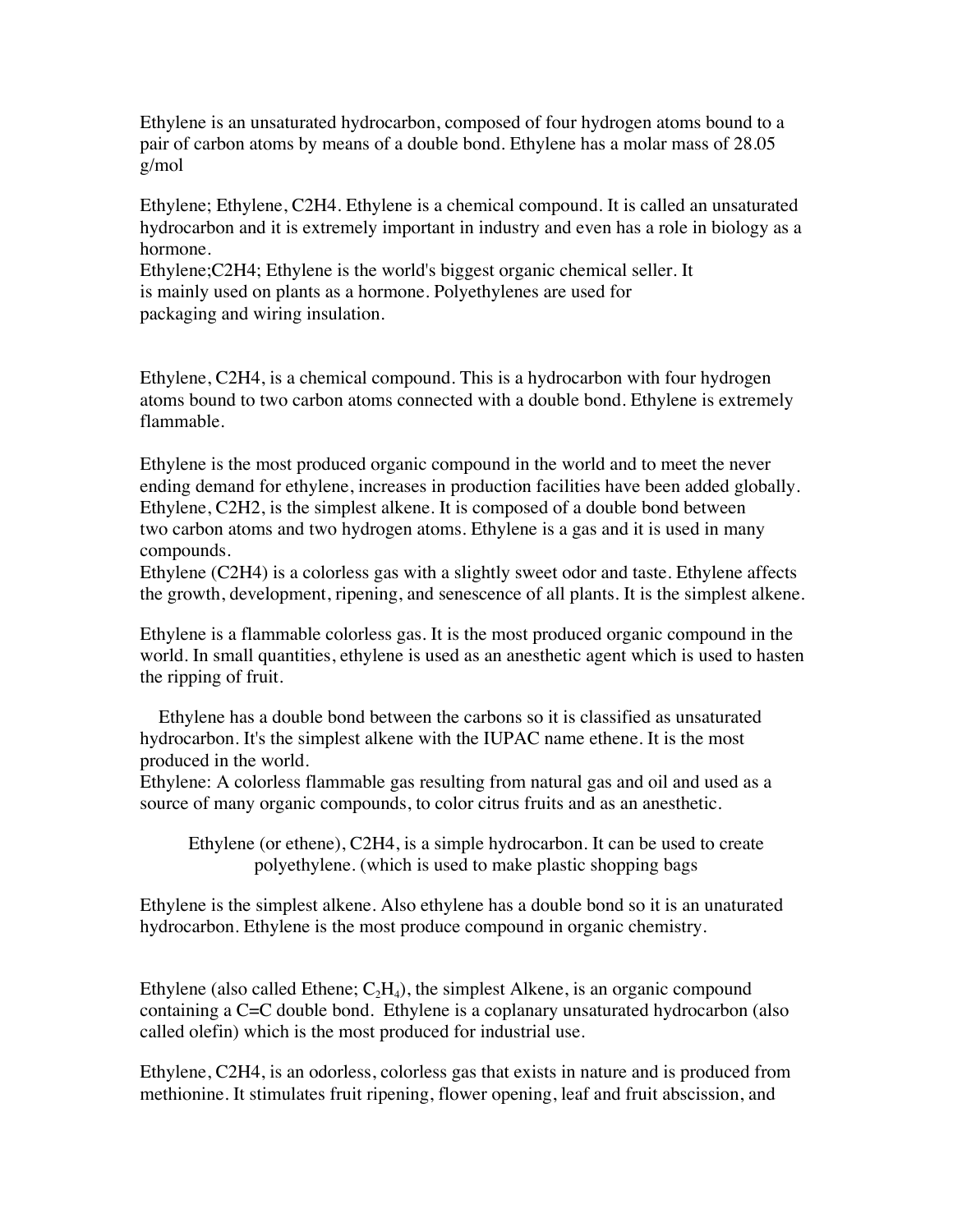shoot and root growth.

Ethylene is the simplest alkene and the most produced organic compound in the world. It contains four hydrogen atoms and two carbon atoms that are connected by a double bond.

 Ethylene is a chemical compound, the formula is C2H4. It contains a double bond, it called an unsaturated hydrocarbon. it is extremely important in industry and even has a role in biology as a hormone.

ethylene; Since 1795, ethylene has been referred to as the olefiant gas due to it's combination with chlorine, thus producing the "oil of the Dutch". This came due to a group of four Dutch chemists.

Ethylene, an unsaturated hydrocarbon, is extremely important in industry and biology for the reason that it can undergo many types of reaction, such as oxidation, polymerization, hydration, and many more.

Ethylene gas (C2H4) is the most common gas which found in plant tissues. It also can be man make by combustion. It's a colorless compound which pound in double bond.

Ethylene, also named ethene, is a chemical with the formula  $C_2H_4$ . It is the simplest alkene and also one of the most produced organic compounds in the world.

Ethylene,  $C_2H_4$ , is an unsaturated hydrocarbon that is used in industrial plants and sometimes as a hormone in an average medicine cabinet. It also is the most globally produced organic compound in the world.

Ethylene is a gaseous unsaturated hydrocarbon. Ethylene is colorless, has a slightly sweet taste, and has a faint odor. Since there is a double bond in its molecule, ethylene is very reactive.

Ethylene, C2H4, is a colorless gas. It is the simplest alkene. Because it contains a double bond, it it called an unsaturated hydrocarbon or an olefin.

Ethylene is an odorless and colorless gas that is created by man-made sources. A person can find this in plants and plant products. Ethylene, also known as "ripening hormone" plays a part of plant growth

Ethylene is the chemical compound with the formula C2H4. Ethylene is called an unsaturated hydrocarbon or an olefin. It is extremely important in industry and even has a role in biology as a hormone.

Ethylene,  $C_2H_4$ , is an unsaturated hydrocarbon, which is produced in the petrochemical industry. It is used to create other organic compounds, and is also used as an anesthetic